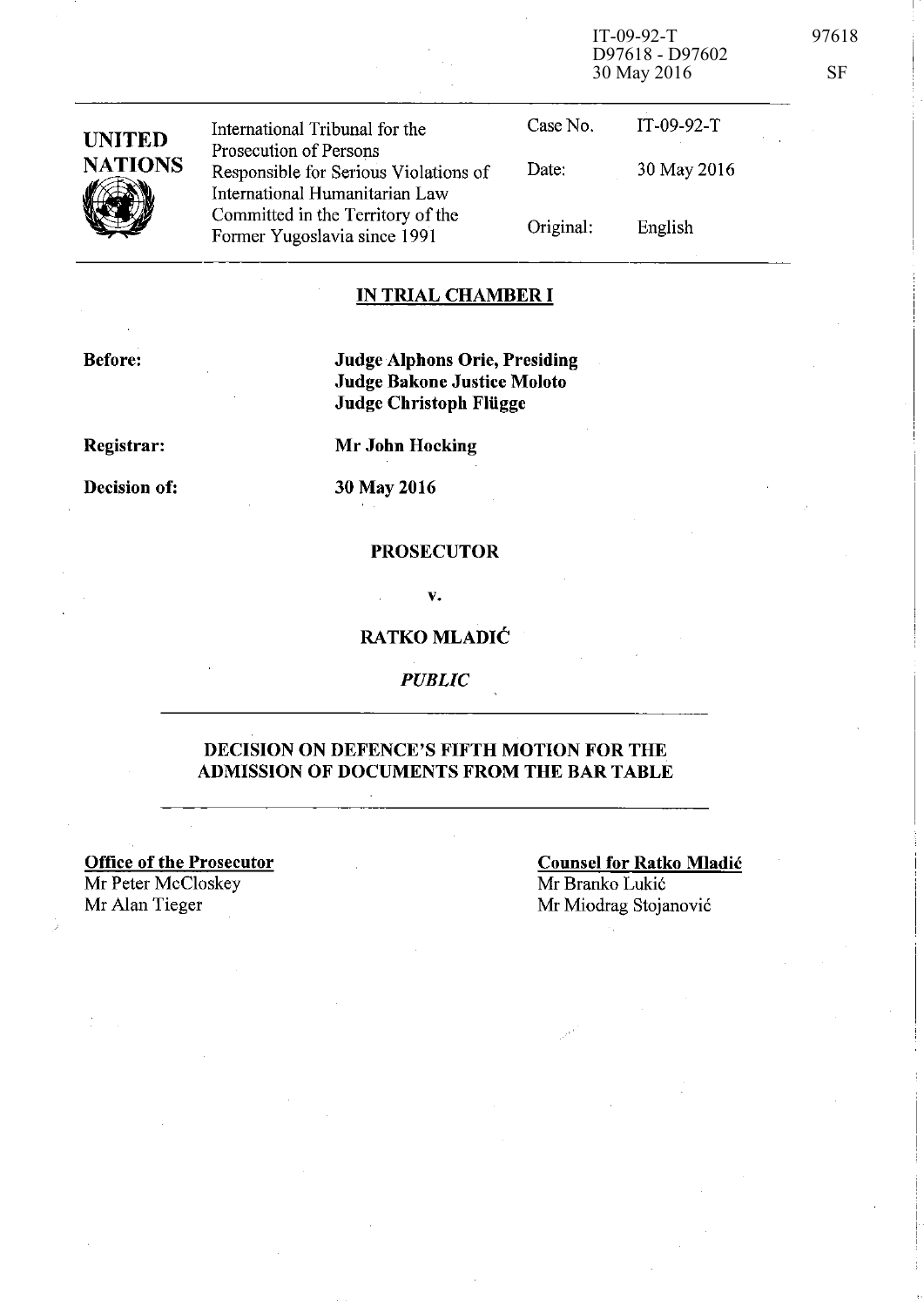## **I. PROCEDURAL HISTORY**

1. On 18 January 2016, the Defence filed its fifth bar table motion ("Motion"), tendering 244 documents into evidence.<sup>1</sup> On 1 March 2016, the Prosecution responded to the Motion ("Response"), opposing the admission of 14 documents.<sup>2</sup> On 9 March 2016, the Defence requested leave to reply to the Response, as well as an additional seven days to file the reply, should leave be granted.<sup>3</sup> On 14 March 2016, the Chamber granted both requests via email, which is hereby put on the record. On 16 March 2016, the Defence replied ("Reply") withdrawing ten of the tendered documents. 4 On 22 March 2016, the Prosecution requested leave to sur-reply and sur-replied ("Sur-Reply" $)$ ,  $^5$ 

## **11. SUBMISSIONS OF THE PARTIES**

2. The Defence submits that the documents tendered are relevant and have sufficient probative value to be admitted from the bar pursuant to Rule 89 (C) of the Rules of Procedure and Evidence  $("Rules").$ <sup>6</sup> It submits that the proposed documents are relevant because they relate to specific counts and charges in the Indictment and demonstrate, *inter alia,* the unlawful conduct engaged in by the Army of Bosnia-Herzegovina ("ABiH"), including the provocation of attacks by breaking ceasefire agreements, the use of civilians as human shields, the staging of incidents and falsely placing blame on the Serb side, and the misuse of safe areas.<sup>7</sup> In relation to the probative value of the tendered documents, the Defence provides information about the source of the documents and

Defence Fifth Motion to Admit Documents from the Bar - Enemy Actions, 18 January 2016. In the Motion, the Defence requests the admission of251 documents. However, the Chamber notes that Annex A to the Motion contains only 248 documents, of which four are duplicates and will not therefore be considered twice.

Prosecution Response to Defence Fifth Motion to Admit Documents from the Bar Table - Enemy Actions, I March 2016 (Public with Confidential Annex). On 27 January 2016, the Prosecution requested and extension of time for filing the Response, which was granted by the Chamber on 1 February 2016. *See* Prosecution Omnibus Request for an Extension of Time to File Responses to Six Defence Bar Table Motions Distributed on 19 January 2016, 27 January 2016; T. 42913-42914.

 $\overline{\mathbf{3}}$ Defence Request for Leave to Reply in Support of Fifth Motion to Admit Documents from the Bar, 9 March 2016 (Confidential).

Reply in Support of Defence 5<sup>th</sup> Motion to Admit Documents from the Bar - Enemy Actions, 16 March 2016 (Confidential), paras 7, 14. The Defence withdraws the documents bearing Rule 65 *ler* numbers 02689, 01214, ID01255, and 25571, which were previously admitted as exhibits P780S, D150, Dl357, and D292, respectively. It also withdraws the documents bearing Rule 65 *ler* numbers I DOl282 and I D02034, which are duplicative and were previously admitted as exhibit D676. The documents bearing Rule 65 *ler* numbers 14546, I DOOI43, and 00810, are duplicative - entirely or in part - of documents tendered elsewhere in the Defence's third, fifth, and sixth bar table motions as ID02609, ID03975, and 10649, respectively. Finally, the Defence withdraws its request for admission of the document bearing Rule 65 *ler* number I D00318 and requests that it be admitted through the Defence's first bar table motion. The Chamber notes that the document bearing Rule 65 *ter* number 1D00318 is one of the documents to which the Prosecution opposed admission. *See* Response, Annex A (pp. 19,23-24,27,31-32, 35).

<sup>5</sup> Prosecution Request for Leave to Sur-Reply to Defence Reply in Support of Defence Fifth Motion to Admit Documents from the Bar - Enemy Actions, 22 March 2016.

<sup>6</sup>  Motion, paras 2, 7-12. *See also* Motion, Annex A; Reply, paras 11-23. The Chamber notes that the Motion contains two paragraphs numbered 11. This citation refers to the paragraph under the subheading 'Conclusions'.

Motion, para. 9. *See also* Motion, Annex A.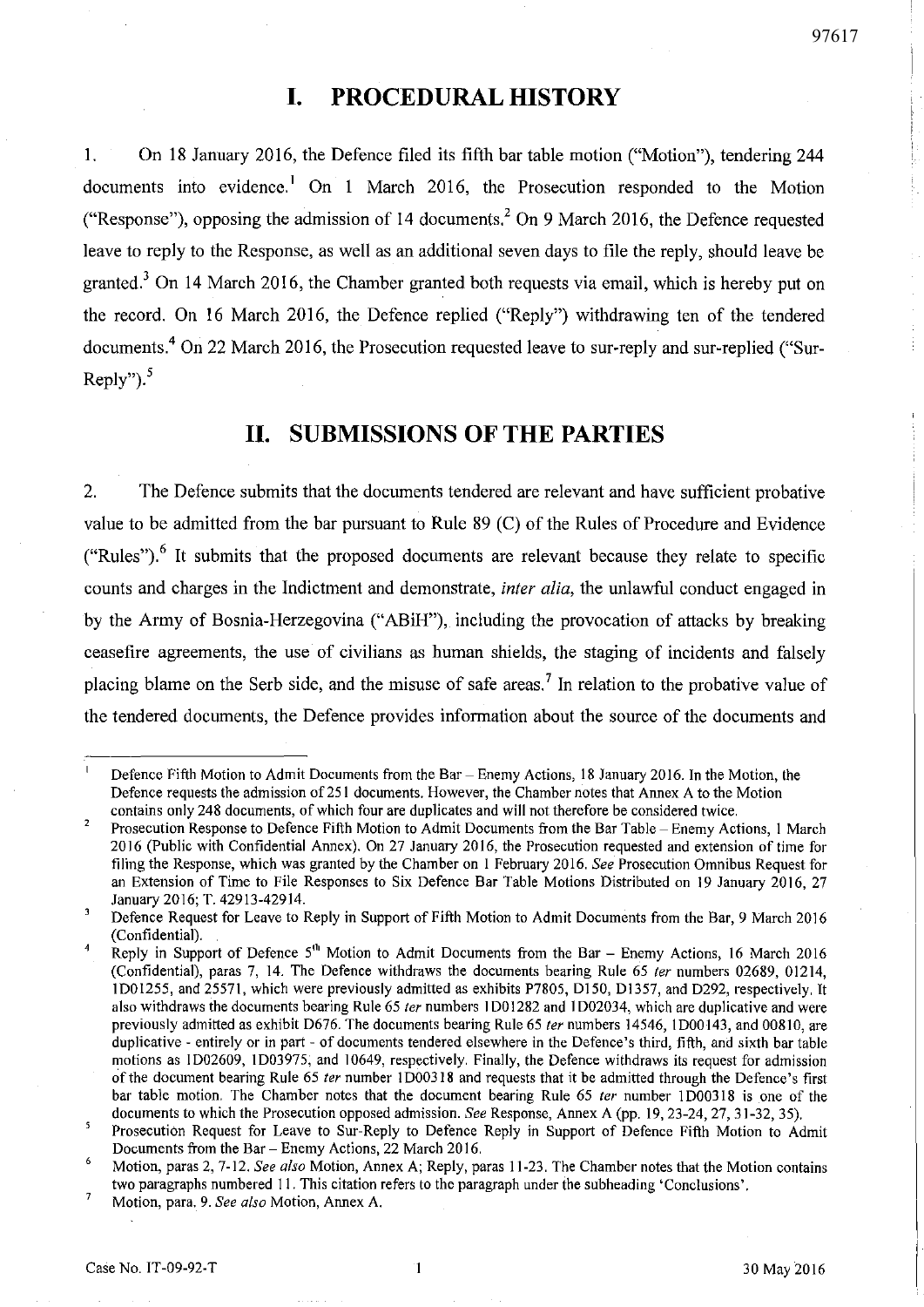submits that they bear sufficient indicia of authenticity and are *prima facie* reliable.8 The Defence also submits that since some of the documents were included on the Prosecution's Rule 65 fer exhibit list and uploaded by the Prosecution into eCourt, the Prosecution is aware of their provenance, presumed to be satisfied of their reliability, and therefore must not be permitted to oppose admission on these grounds.<sup>9</sup>

3. The Prosecution opposes the admission of 14 of the documents tendered by the Defence on account of missing or incomplete translations or a lack of relevance and/or probative value.<sup>10</sup> The Prosecution also notes that for the remaining documents, the Motion contains several misstatements of relevance or content in support of their admission.<sup>11</sup> Furthermore, should the Chamber admit certain documents tendered by the Defence, the Prosecution seeks to tender 17 documents ("contextual documents") that it considers necessary to contextualise those tendered by the Defence and to avoid 'misleading impressions' from the Defence documents alone.<sup>12</sup>

4. The Defence submits that the Prosecution's request to tender documents from the bar table during the Defence case is inappropriate at this stage of the proceedings and refers to its request for certification to appeal a decision of the Chamber communicated to the parties on 13 January 2016.<sup>13</sup> It also contends that if the Prosecution does not oppose the admission of specific documents, then submissions on their content and relevance are inappropriate at this stage of the proceedings.<sup>14</sup> More specifically, it requests that such submissions be stricken from the record and disregarded.<sup>15</sup>

## **Ill. APPLICABLE LAW**

5. The Chamber recalls and refers to the applicable law governing the admission into evidence of documents tendered from the bar table, as set out in a previous decision.<sup>16</sup>

Motion, paras 2, 7-8, 10, 12. *See also* Motion, Annex A. The Chamber notes that the Motion contains two paragraphs numbered 12. This citation refers to the paragraph under the subheading 'Submissions'.

<sup>9</sup> Motion, para. 11. *See also* Motion, Annex A.

<sup>10</sup> Response, paras 1, 7. *See also* Response, Annex A (pp. 2, 17,20-21,23,25-26,28, 33). The Chamber notes that the Prosecution initially opposed the admission of the document bearing Rule 65 *ter* number 1D03049, on the basis that it was not uploaded in eCourt. This document has since been released and the Prosecution was put on notice of this on 16 March 2016, by means of the Reply. Accordingly, the Chamber considers that the Prosecution's objection in respect to this particular document is moot and will consider its admissibility accordingly, below. *See*  Reply, para. 10.

<sup>11</sup>Response, para. 2. *See also* Response, Annex A.

<sup>&</sup>lt;sup>12</sup> Response, para. 6. *See also* Response, Annex A (pp. 1-2, 5-7, 9, 11-12, 14-15, 22, 27, 32).<br><sup>13</sup> Paply, paras 2.3, 27, See glas Defense Metion for Certification to Anneal the Par Table I.

i3 Reply, paras 2-3,27. *See also* Defence Motion for Certification to Appeal the Bar Table Decision and Reasons, 17 March 2016.

 $^{14}$  Reply, paras 29-31.

 $^{15}$  Reply, para. 4.<br><sup>16</sup> Decision on De

Decision on Defence's Eighth Motion for the Admission of Documents from the Bar Table, 24 March 2016, paras 6-8.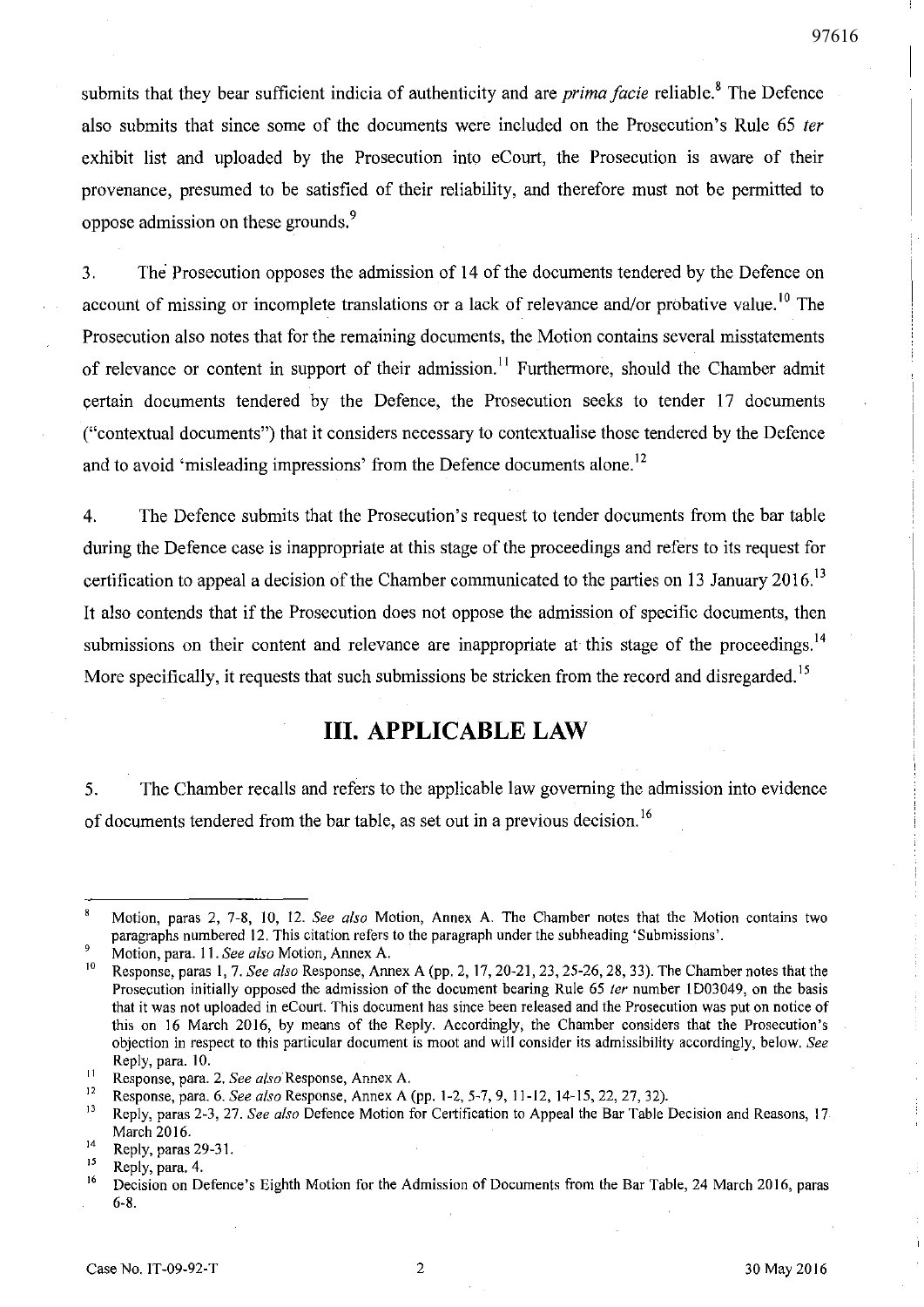6. The Chamber further recalls and refers to the applicable law governing protective measures, namely Rule 54 *bis* and Rule 70 of the Rules as set out in previous decisions. 17

7. Also, the Chamber recalls and refers to its previous decision regarding the phase at which the Prosecution may tender contextual documents in response to the Defence's bar table motion.<sup>18</sup>

## **IV. DISCUSSION**

#### A. **Preliminary Considerations**

8. Given that the Defence raises new issues in the Reply, the Chamber finds that the Prosecution has shown good cause for its request for leave to sur-reply and will grant the requested leave.

9. The Defence tenders the documents bearing Rule 65 fer numbers ID03964 and ID03975. As these documents were previously admitted into evidence as exhibits Dl415 and D1425, respectively, the Chamber will declare the request for their admission into evidence moot.<sup>19</sup>

10. **In** light of previous decisions on this matter, the Chamber will deny the Defence's request to strike from the record the Prosecution's submissions on documents to which no technical objections have been raised.<sup>20</sup>

11. The Chamber will now consider the remaining 232 documents tendered.

#### **B. Documents Opposed by the Prosecution**

#### 1. Documents bearing Rule 65 fer numbers 01363, ID02005, ID03126, and lD03959

12. The document bearing Rule 65 *ter* number 01363 is a letter from the Commander of the 'Serbian Army for Gorazde' regarding attacks on Serbian positions by Muslim extremists. The Prosecution submits that the document is undated and therefore carmot be used to support the

<sup>&</sup>lt;sup>17</sup> Decision on Republic of Serbia's Motion for Protective Measures, 15 July 2014, paras 4-8; Decision on Urgent Prosecution Motion for Protective Measures and Conditions for Witnesses RM-055, RM-120, RM-163, and RM-176 Pursuant to Rule 70, 30 November 2012, paras 4-6.

<sup>&</sup>lt;sup>18</sup> Reasons for Decision on Prosecution Request to Tender Documents and Decision on Defence Motion for Certification to Appeal, 10 March 2016. *See also* Decision on Defence's Eighth Motion for the Admission of Documents from the Bar Table, 24 March 2016, paras 11-12.

<sup>19</sup>*See* Decision on Defence Motion to Admit the Evidence of Richard Gray Pursuant to Rule 92 *quater,* 10 December 2015.

<sup>&</sup>lt;sup>20</sup> Decision on Defence's Eighth Motion for the Admission of Documents from the Bar Table, 24 March 2016, para. 10. See also Decision on Prosecution Motion to Admit Evidence from the Bar Table: Foča Municipality, 14 November 2013, para. 17.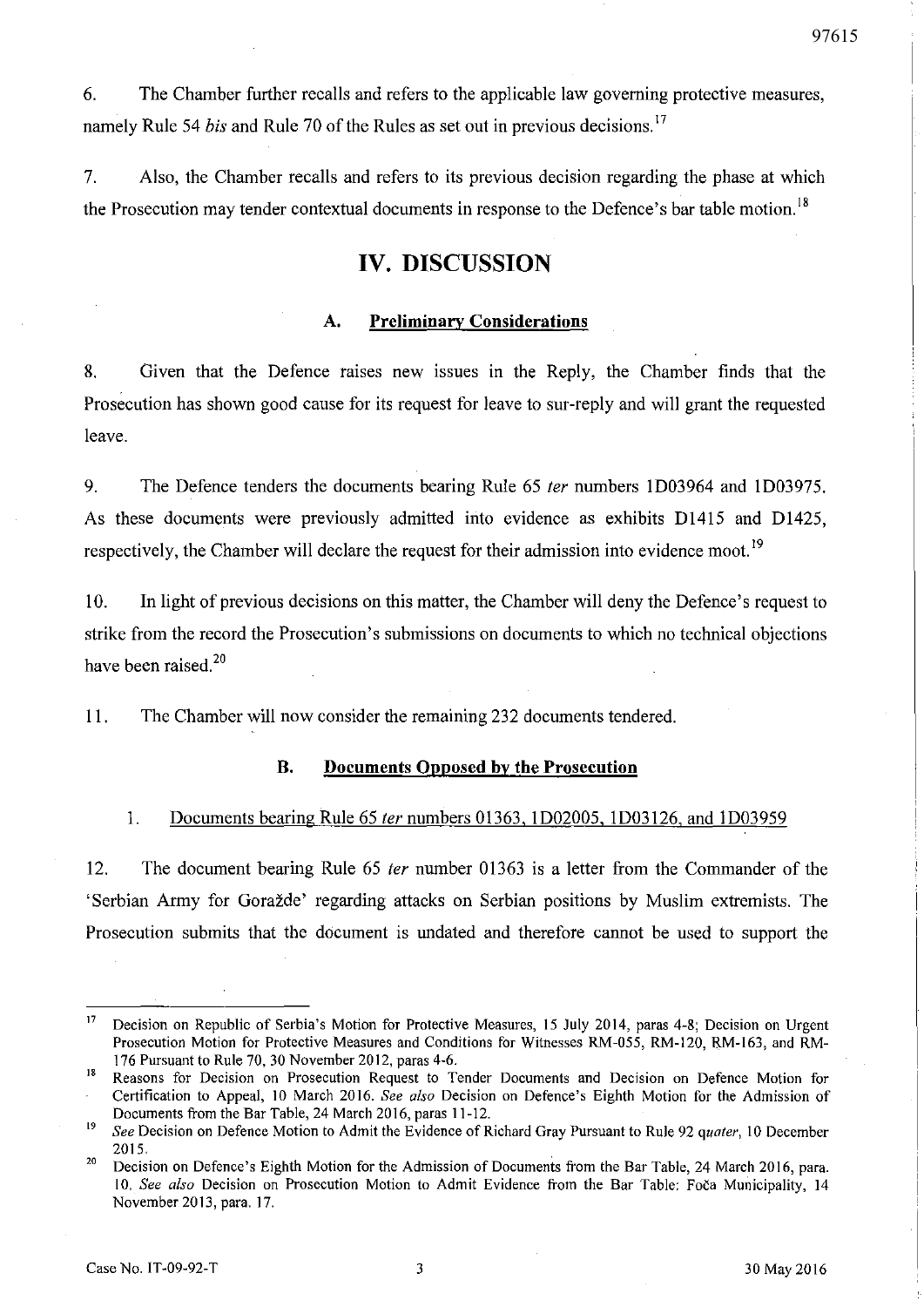Defence assertion that the attacks described therein were in violation of the Safe Area agreement.<sup>21</sup> The Chamber considers that the absence of a date does not detract from the document's *prima facie*  reliability, evinced from indicia such as a stamp, signature, and information of the author and recipients of the document. In these circumstances, whether the document lacks a date is a matter that goes to the weight ultimately to be assigned to the document, as opposed to its admissibility. The Chamber also finds that the document is relevant to the Sarajevo component of the case. For these reasons, the Chamber is satisfied that the document is relevant and has probative value for the purpose of admission pursuant to Rule 89 (C) of the Rules. It further considers that the Defence has set out with sufficient clarity and specificity how the document would fit into its case. Considering the above, the Chamber will admit the document into evidence.

13. The document bearing Rule 65 fer number 1D02005 is a newspaper article from 2010 about the killing of a Serbian policeman in Sarajevo in April 1992. The Prosecution opposes its admission on the basis that the article is from an unknown author, based on unknown sources, and contains unsubstantiated information.<sup>22</sup> In the Reply, the Defence identifies the author as Z.  $\check{Z}u\check{z}a$ <sup>23</sup> The Chamber finds that the document relates to the alleged actions of Bosnian-Muslim paramilitary formations in Sarajevo prior to the outbreak of hostilities and is therefore relevant to the Sarajevo component of the case, as well as the alleged liability of the Accused. The document indicates the date of the article and the name of the newspaper, as well as that of the author, and thus bears sufficient indicia of reliability and authenticity. The Chamber considers that under these circumstances the Prosecution's submissions regarding the absence of any clear source of knowledge goes to the weight ultimately to be ascribed to the document and not to its admissibility. For these reasons, the Chamber finds that the document is relevant and has probative value for the purpose of admission pursuant to Rule 89 (C) of the Rules. It further considers that the Defence has set out with sufficient clarity and specificity how the document would fit into its case. Based on the foregoing, the Chamber will admit the document into evidence.

14. The Defence submits that the document bearing Rule 65 fer number 1D03126 supports the assertion that many of the shelling and sniping incidents charged in the Indictment were staged and undertaken by ABiH forces to falsely place blame on the Bosnian Serbs.<sup>24</sup> The Prosecution opposes the admission of the document on the basis that the article, which it contends is from an unknown paper, is not relevant or of probative value.<sup>25</sup> The Defence submits that the document was published

<sup>&</sup>lt;sup>21</sup> Response, Annex A (p. 28).

 $\frac{22}{23}$  Response, Annex A (p. 33).

 $\frac{23}{24}$  Reply, para. 16.

<sup>&</sup>lt;sup>24</sup> Motion, Annex A (p. 151).<br><sup>25</sup> Besponse, Annex A (p. 34).

Response, Annex A (p. 34).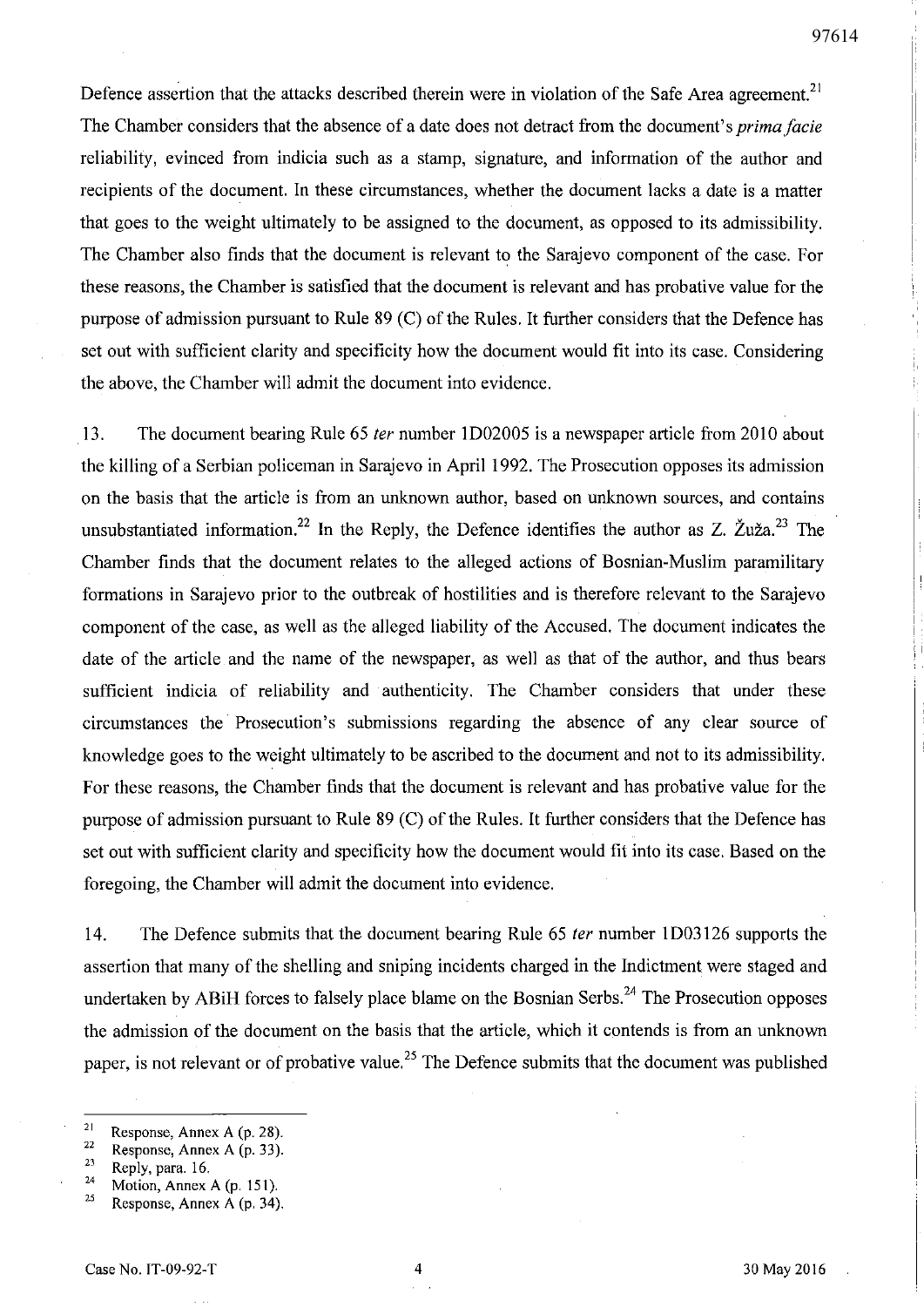by the newspaper *Dnevni Avaz* and that the information in the article is corroborated by Witness Edin Garaplija.<sup>26</sup> It further submits that the primary source document contained in the newspaper article was verified as authentic by a witness in court.<sup>27</sup> The Chamber notes that the document tendered is generally supported by the evidence provided by Witness Edin Garaplija and further attested to by another witness in court. The Chamber finds that the document is relevant to the Sarajevo component of the case and bears sufficient indicia of reliability and authenticity, such as the date of the article, the name of its author, and the newspaper in which it was published. The Chamber is further satisfied that the Defence has set out with sufficient clarity and specificity how the document would fit into its case. Accordingly, it will admit the document into evidence pursuant to Rule 89 (C) of the Rules.

15. The Defence submits that the document bearing Rule 65 fer number ID03959, an interview with the former deputy commander of the MUP special unit of the Republic of Bosnia-Herzegovina on alleged crimes committed by members of a Muslim paramilitary unit led by Juka Prazina, demonstrates that many of the shelling and sniping incidents charged in the Indictment were staged and undertaken by ABiH forces to falsely place blame on the Bosnian Serbs.<sup>28</sup> The Prosecution opposes the admission of the document and submits that it is neither probative nor relevant.<sup>29</sup> The Chamber finds, however, that the document bears indicia of reliability and authenticity, such as the date of the article, the name of its author, and the newspaper in which it was published. It also finds that the interview, which relates to the alleged sniping and shelling activities staged by the Bosnian Muslim forces, relates to the Sarajevo component of the case, as well as to the alleged liability of the Accused. The Chamber is further satisfied that the Defence has set out with sufficient clarity and specificity how the document would fit into its case. Accordingly, it will admit the document into evidence pursuant to Rule  $89$  (C) of the Rules.

#### 2. Document bearing Rule 65 *ter* number 16550

16. The document bearing Rule 65 ter number 16550 is an official note of the Ključ Public Security Station ("SJB") following an interview with Esad Bender in June 1992. The Prosecution opposes its admission on the basis that the Chamber has previously received evidence that prisoners held at the Ključ SJB around this date were abused and, therefore, the document is inadmissible pursuant to Rule 95 of the Rules.<sup>30</sup> In this respect, the Prosecution refers to the evidence of Witness

 $rac{26}{27}$  Reply, para. 17.

<sup>27</sup>*See* T.25755-25756.

<sup>&</sup>lt;sup>28</sup> Motion, Annex A (p. 149); Reply, para. 18.

<sup>&</sup>lt;sup>29</sup> Response, Annex A (p. 34).<br><sup>30</sup> Perponse, Annex A (p. 20).

Response, Annex A (p. 20). The Prosecution cites exhibit P148 in its Response, which the Chamber understands to refer to exhibit P146, the statement of Witness RM-O 18. *See also* exhibit P146, paras 76-81.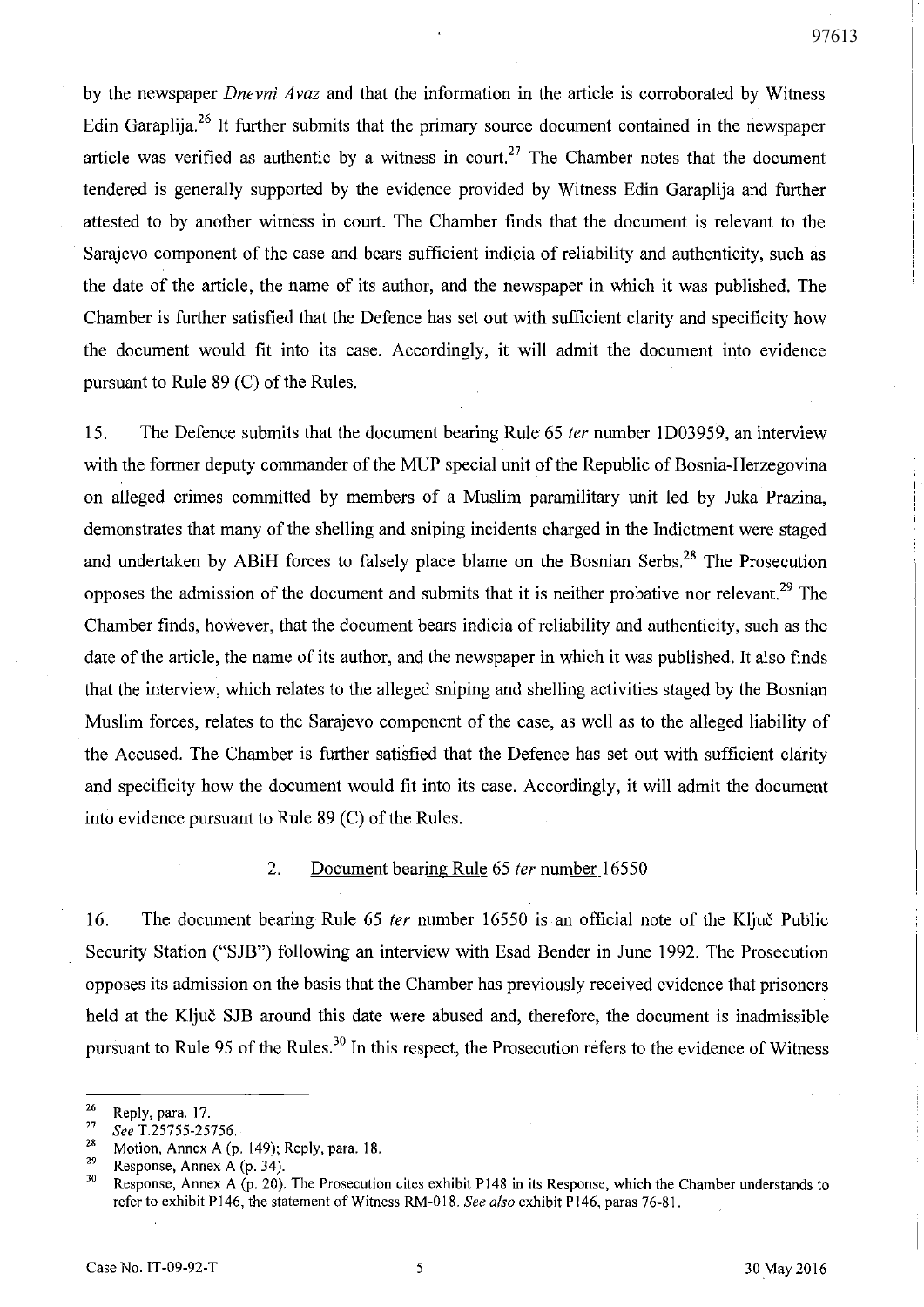RM-018, specifically.<sup>31</sup> The Defence submits that there is no substantial link between this statement, in evidence as exhibit P146, and the document bearing Rule 65 *ter* number 16550.<sup>32</sup>

17. The Defence has tendered a document which purports to be a record of a statement by Bender to the Kljuc SJB in June 1992. The Chamber recalls that when a statement is tendered to prove the truth of its contents, the Chamber must be satisfied that it is reliable for that purpose, in the sense that it was given voluntarily and that it is truthful and trustworthy. In this respect, the Chamber may also consider the character of the evidence and the context in which it is given.<sup>33</sup> The absence of the opportunity to cross-examine Bender may also be relevant to assessing the *prima facie* probative value of his statement to the SJB.

18. The Chamber finds that the submissions of the Prosecution, which rely on the general atmosphere of abuse at the Ključ SJB around the time of Bender's interview, as opposed to any specific duress or other methods which may cast doubt on its admissibility imposed on him at the time, do not raise sufficient doubt as to the voluntariness and overall reliability of this specific document. The Chamber considers that the concerns of the Prosecution with regard to the alleged situation of abuse of individuals held at the Ključ SJB and the evidence contained in exhibit P146 may affect the weight ultimately to be assigned to the document tendered, but are insufficient to contest the probative value of the tendered document *per se.* The assessment to be made is therefore whether the Chamber is satisfied that the standard for admissibility set out in Rule 89 (C) of the Rules is met. **In** this regard, the Chamber finds that the document relates to, *inter alia,* the arming of Bosnian Muslims prior to the outbreak of hostilities and is thus relevant to the Municipalities component of the case, as well as to the alleged liability of the Accused in relation to the first (overarching) alleged joint criminal enterprise ("JCE") and his alleged superior responsibility for crimes charged in the Indictment. The document further contains indicia of authenticity, including information on its provenance, and is sufficiently similar to other reports emanating from of the Ministry of Interior ("MUP") and admitted into evidence. **In** light of the foregoing, the Chamber finds that the aforementioned document is relevant and has probative value for the purpose of admission pursuant to Rule 89 (C) of the Rules. The Chamber is further satisfied that the Defence has set out with sufficient clarity and specificity how the document would fit into its case and will thus admit it into evidence.

 $\frac{31}{32}$  Ibid.

 $\frac{32}{33}$  Reply, para. 13.

*<sup>33</sup> See* Decision on Defence's Eighth Motion for the Admission of Documents from the Bar Table, 24 March 2016, para. 19. *See also Prosecutor* v. *Zlatko Aleksovski,* Case No. IT-95-141I-AR73, Decision on Prosecutor's Appeal on Admissibility of Evidence, 16 February 1999, para. IS.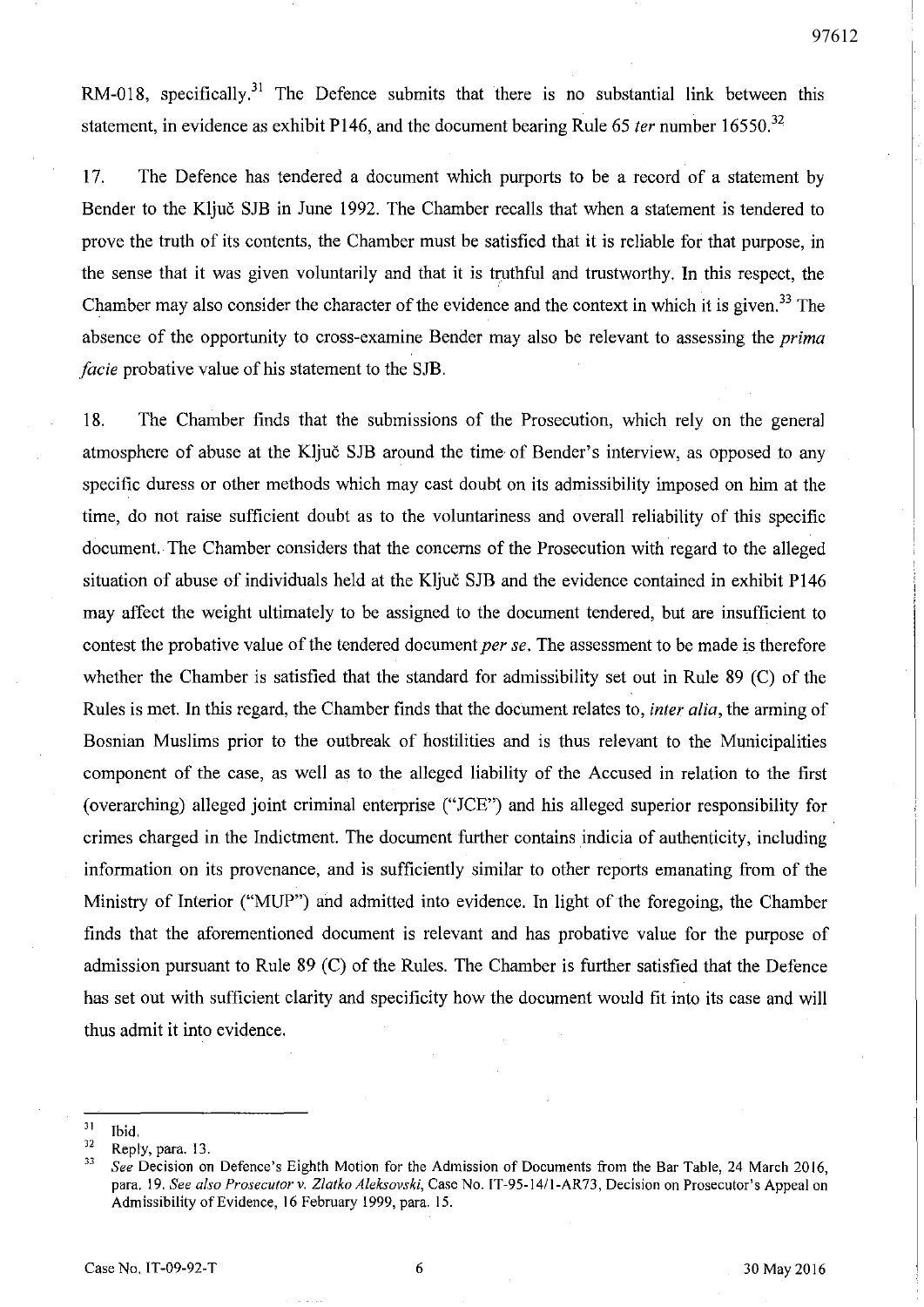#### 3. Document bearing Rule 65 *ter* number 1D03423

19. The document bearing Rule 65 ter number 1D03423 is a Yugoslav Daily Survey of 7 June 1993, published by the Federal Ministry of Foreign Affairs. The Prosecution opposes the admission of five pages of the document for lack of relevance.<sup>34</sup> The Chamber finds that these pages relate to the war in the former Yugoslavia during the Indictment period and are therefore relevant to the case. It further notes that the first page includes the date and information on who published the document. As such, the Chamber is satisfied that the document is relevant and has probative value for the purpose of admission pursuant to Rule 89 (C) of the Rules and that the Defence has set out with sufficient clarity and specificity how the document would fit into its case. The Chamber will thus admit the document into evidence.

#### 4. Documents bearing Rule 65 ter numbers 1D07011 and 1D07014

20. The documents bearing Rule 65 fer numbers ID07011 and ID07014 are online articles commenting on events during the war in the former Yugoslavia.

21. The Defence submits that the document bearing Rule 65 *ter* numbers 1D07011 is relevant because it contains evidence of the planning, arming, and actions of Bosnian-Muslim forces, including the presence of mujahideen fighters within the ABiH, and discredits and rebuts Prosecution witnesses who denied the existence of such units or the threat they posed.<sup>35</sup> The Prosecution submits that the document is a "patently partisan political attack on the Clinton administration", citing selective media excerpts, that the ultimate underlying sources are unknown, and that at most two pages are relevant.<sup>36</sup> The Chamber finds that the document has sufficient indicia of reliability as it is dated and clearly sourced. The document, therefore, has probative value. The Chamber notes that the Prosecution's submissions regarding the underlying sources go to the weight ultimately to be ascribed to the document and not to its admissibility. The document is relevant as it relates to the activities of the ABiH during the Indictment period, including the alleged misrepresentation of sniping and shelling incidents in Sarajevo. The Defence has set out with sufficient clarity and specificity how the document would fit into its case. The Prosecution's objections go to the weight ultimately to be assigned to the document and not its admissibility. Accordingly, the Chamber will admit the document into evidence.

22. The Defence submits that the document bearing Rule 65 *ter* numbers 1D07014 is relevant as it demonstrates the misrepresentation of events by the Bosnian-Muslim side and the alleged actions

 $^{34}$  Response, Annex A (p. 33).<br> $^{35}$  Motion Annex A (p. 103).

Motion, Annex A (p. 103).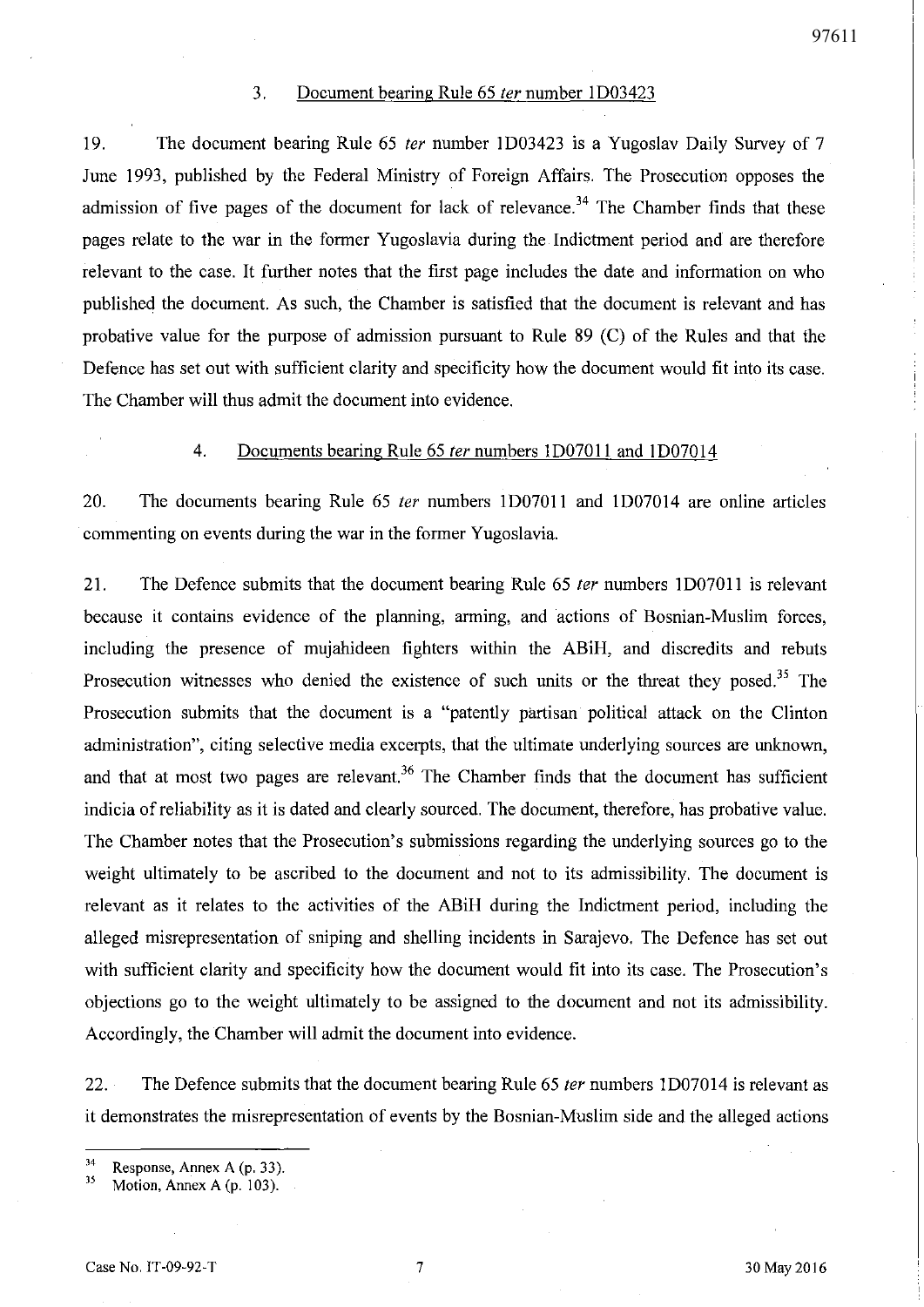of the ABiH in and around Sarajevo, which support the Defence's position that many shelling and sniping incidents in the Indictment were staged and undertaken by ABiH forces to falsely place blame on the Bosnian Serbs.<sup>37</sup> The Prosecution opposes its admission on the basis that the document is an opinion piece, written in the author's personal capacity, and is largely unsourced.<sup>38</sup> The Chamber notes that the 22-page document is a bare opinion piece. The Chamber also notes that, in parts, the document is speculative and that the source of knowledge is often unclear, as the author comments on or refers to sources that are not presented or substantiated. The Chamber finds that the document has insufficient indicia of reliability and, therefore, does not have probative value for the purpose of admission. The documents cited by the Defence in the Reply as examples of similar documents previously admitted by the Chamber are distinguished from the tendered document on the basis that those documents were tendered through witnesses who had the opportunity to comment on them.<sup>39</sup> Accordingly, the Chamber will deny admission of the tendered document into evidence.

#### 5. Document bearing Rule 65 ter number 1D04682

23. The document bearing Rule 65 ter numbers 1D04682 is a Tanjug daily report of 9 February 1994. The Prosecution opposes the admission of the document on the grounds that the information therein is provided by an unnamed source and is uncorroborated.<sup>40</sup> The Chamber notes that since the source on which the Tanjug article relies is not named, the source of knowledge of the document is largely unknown. It further notes that the footage mentioned in the article, on which the source relies, is also unknown. The Chamber thus finds that the document has insufficient indicia of reliability or authenticity and, therefore, does not have probative value. Accordingly, it will deny its admission into evidence.

#### 6. Document bearing Rule 65 fer number ID00460

24. The document bearing Rule 65 ter number 1D00460 is an article that discusses the principle of proportionality, primarily in relation to the 2006 Israel-Lebanon war. The Defence submits that the document supports the evidence of witness Mitar Kovac, details the general issues of practical application for the principle of proportionality, and relates to the misuse of safe areas in Srebrenica and Žepa.<sup>41</sup> The Prosecution opposes its admission on the premise that it addresses legal theory without discussing any specific facts or witnesses in this case, and was not discussed or cited by the

 $36$  Response, Annex A (p. 25).

 $37$  Motion, Annex A (p. 104).

 $3<sup>38</sup>$  Response, Annex A (p. 25).

 $\frac{39}{40}$  See Reply, para. 21.

Response, Annex A (p. 34).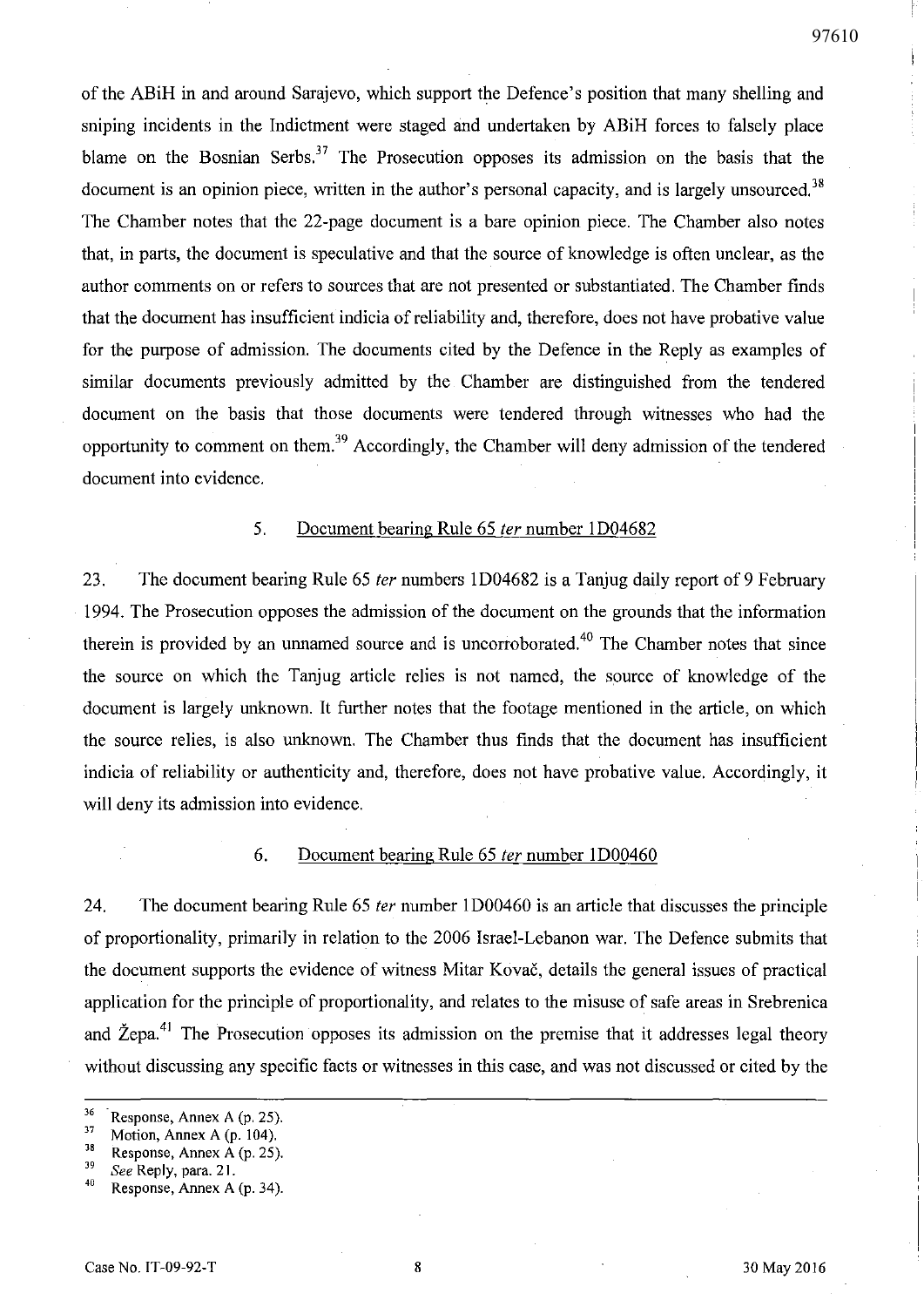witness in question.<sup>42</sup> The article in question discusses a legal principle that falls within the Chamber's own expertise. Moreover, the document makes no reference to the events in the former Yugoslavia during the Indictment period. In this respect, the Chamber does not consider that it is assisted by the admission of this particular document and will therefore deny its admission into evidence.

#### 7. Documents bearing Rule 65 fer numbers I D02541 and I D02644

25. The Prosecution opposes the tendering of partial translations or selected excerpts of the documents bearing Rule 65 ter numbers 1D02541 and 1D02644.<sup>43</sup> The Prosecution submits that the context of the information, as submitted by the Defence, is unclear based on the excerpts, and that the information does not support the broader conclusions drawn by the Defence. The Chamber notes that under these circumstances, with a partial translation or the translation of selected excerpts, the Chamber is unable to accurately assess the relevance or probative value of the aforementioned documents. It will therefore deny their admission into evidence without prejudice.

#### C. Document Bearing Rule 65 fer Number ID03471

26. The document bearing Rule 65 ter number 1D03471 contains excerpts of information on paramilitary groups operating in Bosnia-Herzegovina and their alleged activities. The Defence submits that the document "appears to be an Annex to a UN Security Council document".<sup>44</sup> Under these circumstances, this led the Chamber, in this particular instance, to take steps to verify and substantiate this submission. Having compared the document to Annex III of the Final Report of the United Nations Commission of Experts Established Pursuant to Security Council Resolution 780 (1992), which bears the reference number displayed on the document tendered, the Chamber notes that the two texts do not correspond entirely. Furthermore, the document is not of the usual format used in official UN documents and does not include portions of the text that might provide information on the publication date or other information pertinent to determining whether the document bears sufficient indicia of authenticity and reliability for the purpose of admission into evidence. For these reasons, the Chamber finds that the document has insufficient indicia of reliability and, therefore, does not have probative value. The Chamber will deny its admission into evidence without prejudice.

<sup>43</sup> See Response, Annex A (pp. 17, 21); Reply, paras 8, 23.<br><sup>44</sup> See Motion, Annex A (p. 82)

<sup>&</sup>lt;sup>41</sup> Motion, Annex A (p. 105); Reply, para. 15.<br><sup>42</sup> Personne Annex A (pp. 25.26)

<sup>&</sup>lt;sup>42</sup> Response, Annex A (pp. 25-26).

<sup>44</sup>*See* Motion, Annex A (p. 82).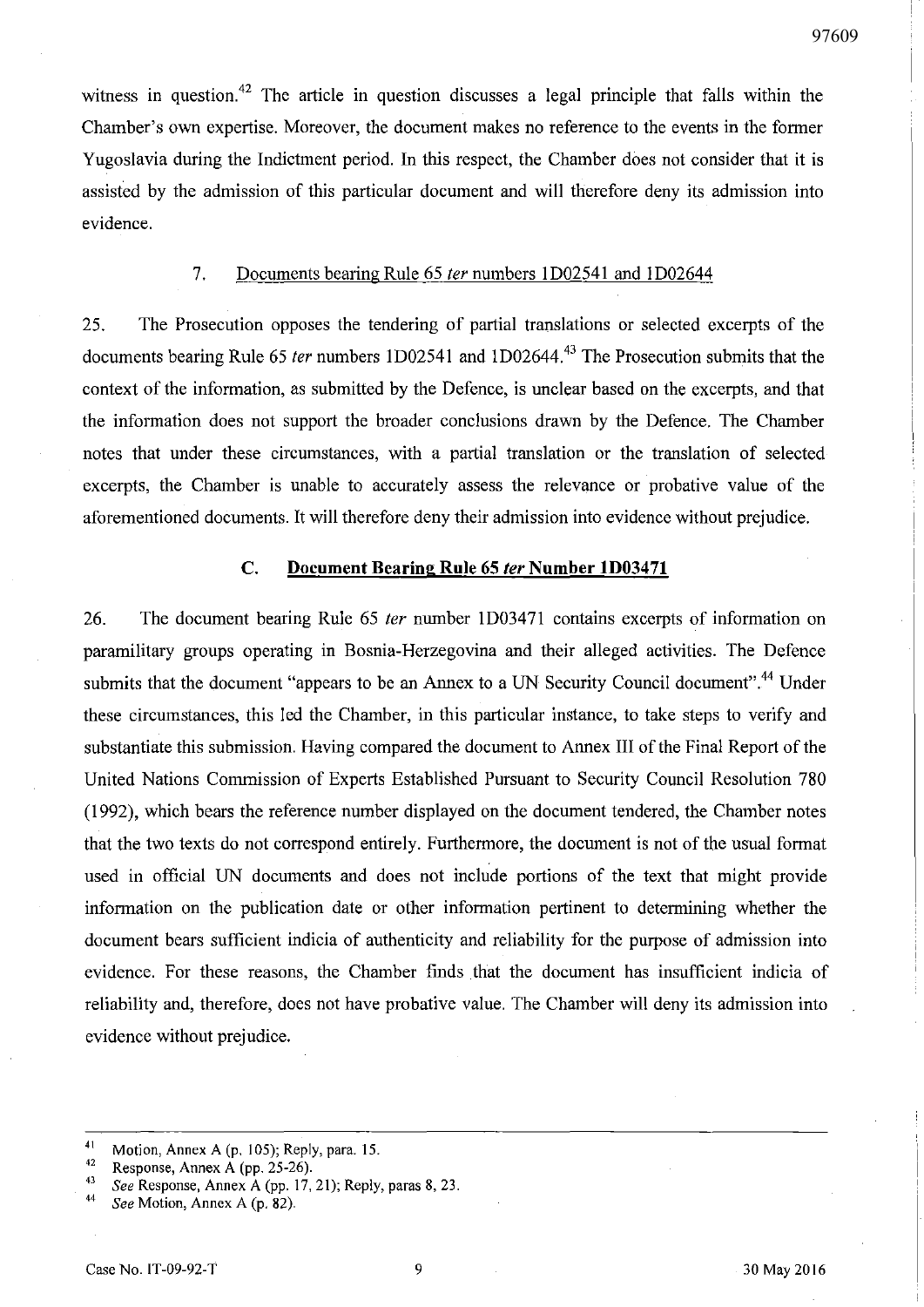# **D. Documents Bearing Rule 65** *ler* **Number 24678. ID00501, ID02597, ID03284, and lD02958**

#### 1. Document bearing Rule 65 *ter* number 24678

27. The document bearing Rule 65 *ter* number 24678 is a February 1995 protest letter from the Accused to United Nations Protection Force ("UNPROFOR"). The document relates to alleged breaches of the December 1994 ceasefire by Muslim forces and is relevant to the Sarajevo component of the case. The document further bears indicia of reliability and authenticity, including a stamp, signature, and information regarding the author and recipient. As such, the Chamber is satisfied that the document meets the standard of admission set out in Rule 89 (C) of the Rules. The Chamber is further satisfied that the Defence has set out with sufficient clarity and specificity how the document fits in the case and will thus admit it into evidence.

#### 2. Document bearing Rule 65 *ter* number 1D00501

28. The document bearing Rule 65 *ter* number 1D00501 is a regular combat report from the Sarajevo Romanija Corps ("SRK") to the Main Staff of the Bosnian-Serb Army ("VRS"), dated I June 1993. The document relates to the combat activities of the ABiH and the VRS in and around Sarajevo, including the alleged non-compliance by the Bosnian Muslim forces of the ceasefire, and is therefore relevant to the Sarajevo component of the case. The document bears indicia of authenticity and reliability, including stamps and a signature, as well as information on the author and recipient, and resembles similar VRS documents in evidence. For these reasons, the Chamber finds that the document is relevant and has probative value for the purpose of admission pursuant to Rule 89 (C) of the Rules and further considers that the Defence has set out with sufficient clarity and specificity how the documents fit into the case. Accordingly, the Chamber will admit the document into evidence. Noting the Prosecution's conditional objection regarding the translation, the Chamber invites the Prosecution to request a revised translation from the Conference and Language Services Section ("CLSS"), accordingly.45

#### 3. Documents bearing Rule 65 *ter* numbers 1D02597, 1D03284 and 1D02958

29. The Prosecution does not oppose the admission of the documents bearing Rule 65 ternumbers 1D02597 and 1D03284, provided the Defence submits complete translations from CLSS.<sup>46</sup> The Chamber notes that in this instance, where the Prosecution conditionally opposes the admission of the documents on the provision of a complete translation, the Chamber is unable to accurately

*<sup>45</sup> See* Response, Annex A (p. 4).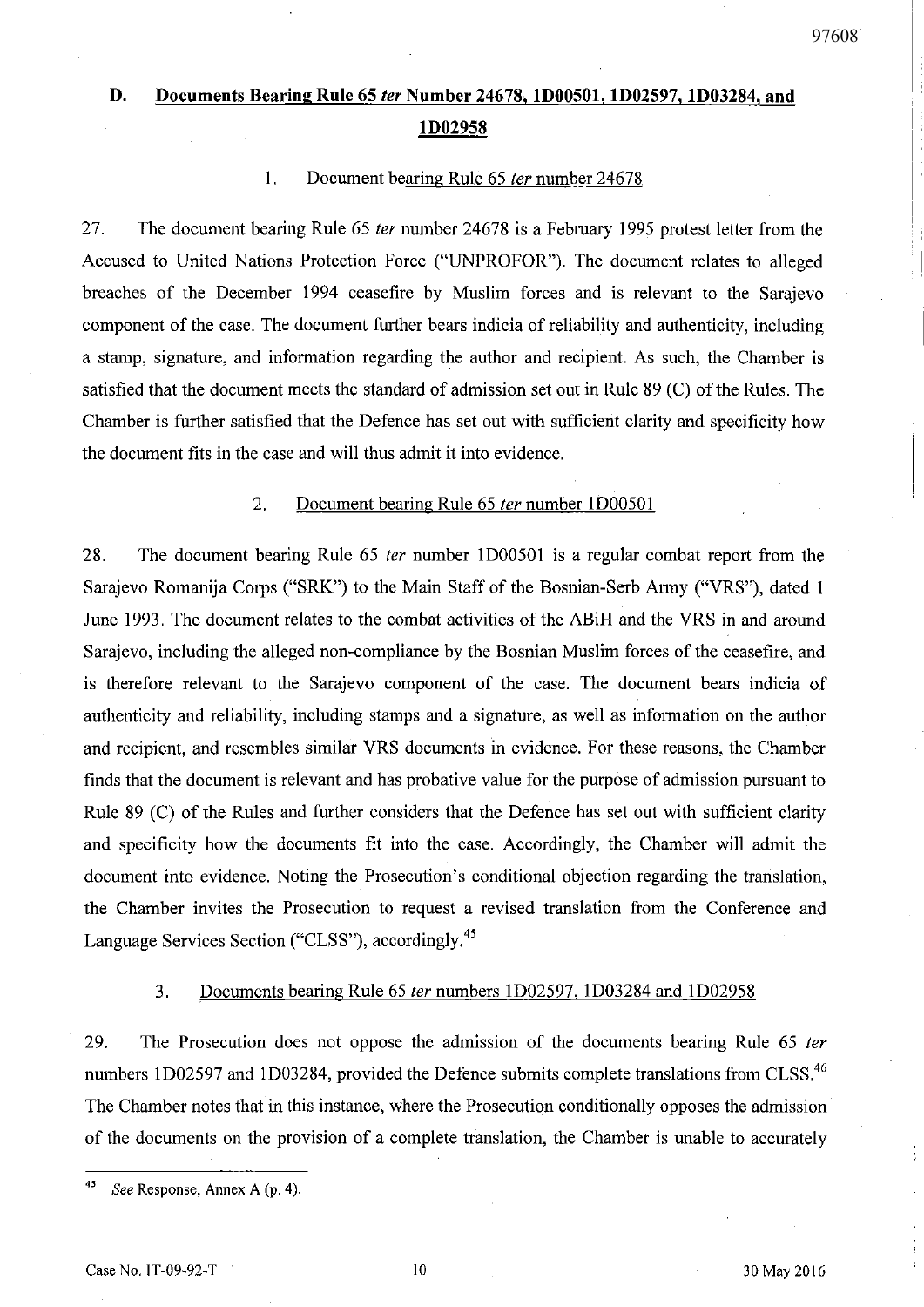assess the relevance or probative value of the partial translations that make up the aforementioned documents and will deny the admission of the two documents into evidence without prejudice. Similarly, the Prosecution does not oppose the admission of the document bearing Rule 65 fer number ID02958 provided the Defence uploads the entire document, including the three missing pages.<sup>47</sup> In the absence of the complete report, the Chamber is unable to accurately assess the relevance or probative value of the aforementioned document and will therefore deny its admission into evidence without prejudice.

#### E. **Document Bearing Rule** 65 (er **Number ID03504**

30. The document bearing Rule 65 fer number ID03504 is an excerpt from an unknown book by an unknown author. The Defence submits that the document was used with Witness Dzvad Gusic.<sup>48</sup> The Chamber notes, however, that there is no witness by this name on record in the case against the Accused. As such the Chamber finds that this document lacks the necessary indicia of authenticity, as required by Rule 89 (C) of the Rules, and will deny its admission into evidence without prejudice.

#### F. **Document** Bearing **Rule** 65 (er **Number ID00967**

31. The document bearing Rule 65 fer number ID00967 is a series of excerpts from a book, which the Defence submits is entitled 'Chronicles of Our Graveyard'.<sup>49</sup> The Chamber notes that the English version of the document does not include portions of the book that might provide information on the author, publication date, or other information pertinent to determining whether' the document bears sufficient indicia of authenticity and reliability for the purpose of admission into evidence. Furthermore, the Chamber finds that the document is poorly sourced and that portions of the documents are simply a list of the titles of chapters within the book or subheadings within them, including no further text. For these reasons, the Chamber will deny its admission into evidence without prejudice.

#### G. **Document** Bearing **Rule** 65 (er **Number ID00158**

32. The document bearing Rule 65 ter number 1D00158 has no English translation uploaded in eCourt. As such, the Chamber cannot assess its relevance or probative value and will deny its admission into evidence without prejudice.

<sup>46</sup> Response, Annex A (pp. 4,17,29). *See a/so* Response, Annex A (pp. 17,29); Reply, para. 8.

<sup>&</sup>lt;sup>47</sup> Response, Annex A (p. 22).

<sup>&</sup>lt;sup>48</sup> Motion, Annex A (p. 104).<br><sup>49</sup> Motion, Annex A (p. 105).

Motion, Annex A (p. 105).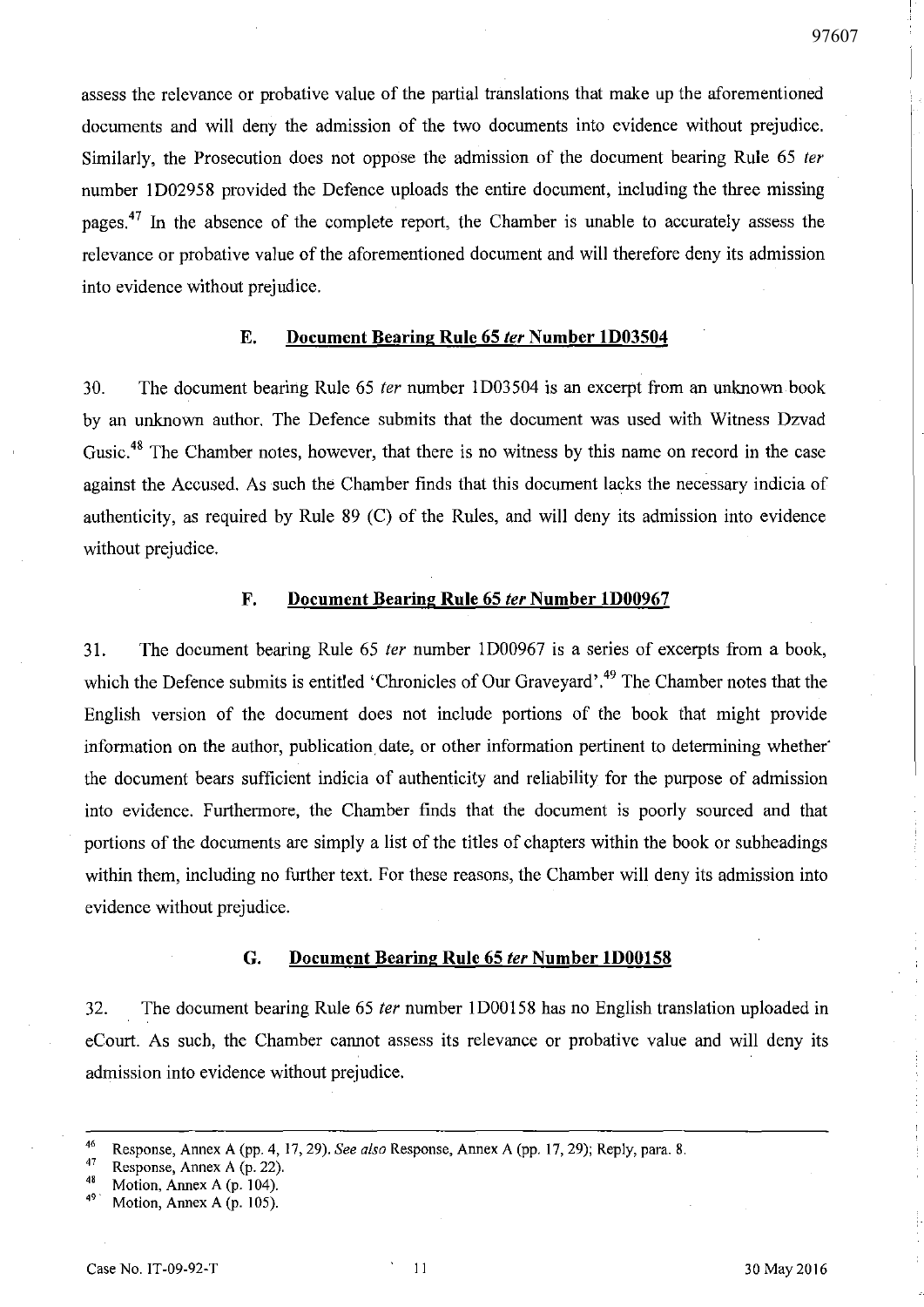### **H. Remaining Documents Tendered by the Defence**

33. The Prosecution does not oppose the admission of the remaining 211 documents. Fifty-six of these remaining documents are regular combat reports from the SRK to the VRS Main Staff.<sup>50</sup> Twenty-eight documents are similar reports from other VRS units.<sup>51</sup> The documents concern combat activities of the ABiH and the VRS during the Indictment period, which the Chamber finds relevant to, *inter alia,* the Sarajevo and Srebrenica components of the case.

34. Thirty-seven of the remaining documents are, *inter alia,* orders and reports, such as intelligence and security reports, situation reports, as well as reports on combat morale, issued by or addressed to the VRS Main Staff and several of its subordinate units, as well as orders and reports from Territorial Defence units and the  $ABiH$ <sup>52</sup>. The documents relate to the activities of both sides of the conflict and are relevant to the Sarajevo and Srebrenica components of the case.

35. Thirty-one of the remaining documents relate to the planning, arming, and actions of Bosnian-Muslim forces and paramilitary formations, including, *inter alia,* the provocation of attacks and the alleged misuse of safe areas.<sup>53</sup> They comprise letters, reports, and other documents originating from or addressed to, *inter alia,* the Bosnian-Serb Ministry of Interior and its subordinate institutions, municipal crisis staffs, and other institutions, which the Chamber finds relevant to the Sarajevo, Srebrenica, and Municipalities components of the case, as well as to the alleged liability of the Accused in relation to the first (overarching), second, and third alleged JCEs, and to his alleged superior responsibility for crimes charged in the Indictment.

<sup>50</sup> The documents bearing Rule 65 *ter* numbers 00034, 11156, 12001, 12008, 12013, 12019, 12020, 12022, 12031, 12034,12036,12054,12067,12073,12074,12077,12084, 16992, 19684,31346, lD00146, lD00148, lD00469, lD00500, lD02084, I D02088, lD02144, lD02159, lD02167, lD02178, lD02299, lD02857, lD02898, lD02990, lD03051, lD04064, lD04181, lD04182, lD04190, lD04196, lD04570, lD04585, lD04590, lD04600, lD04601, lD04603, lD04607, lD04613, lD04627, lD04628, lD04629, lD04630, lD04639, lD04641, lD04643, and lD04648.

<sup>&</sup>lt;sup>51</sup> The documents bearing Rule 65 *ter* numbers 02700, 02746, 02843, 02945, 03029, 04210, 04295, 08326, 16500, 16513, 16525, 16539, 19958,24011,24035,24299,24482,25279,25350,25351, 25356, 25357, 25359, 26004, 30813, lD02140, lD03524, and lD05320.

<sup>52</sup> The documents bearing Rule 65 *ter* numbers 00707, 00928, 00957, 04672, 08014, 08300, 08396, 08457, 08632, 08817, 10796, 10970, 11433, 14586, 14669, 15278, 15279, 15280, 15283, 16990, 18725, 19153,23442,23464, 25815, 25818, 25296, 26076, 31145, 31164, lD02642, lD04387, lD04634, lD04650, lD04774, 1004800, and ID05114. In the Motion, the Defence erroneously listed the document bearing Rule 65 *ter* number 31145 as bearing Rule 65 *ter* number '18/1/2016'. Since the description of the document as stated in the Motion matches exactly that of the document bearing Rule 65 *ter* number 31145 as uploaded in eCourt, the Chamber considers that the Defence seeks admission into evidence of the document bearing Rule 65 *ter* number 31145. *See* Motion, Annex A (p. 32). *See also* Response, Annex A (p. 11).

<sup>53</sup> The documents bearing Rule 65 *ter* numbers 02581, 02618, 03020, 03607, 03664, 03666, 03676, 04069, 04415, 08039, 11516, 16974, 18099, 31703 1000115, lD00162, 1002645, 1002734, lD02735, 1002746, 1002911, 1003075, 1003282, 1003477, 1003640, 1004227, 1004236, 1004265, 1005111, 1005115, and 1005225.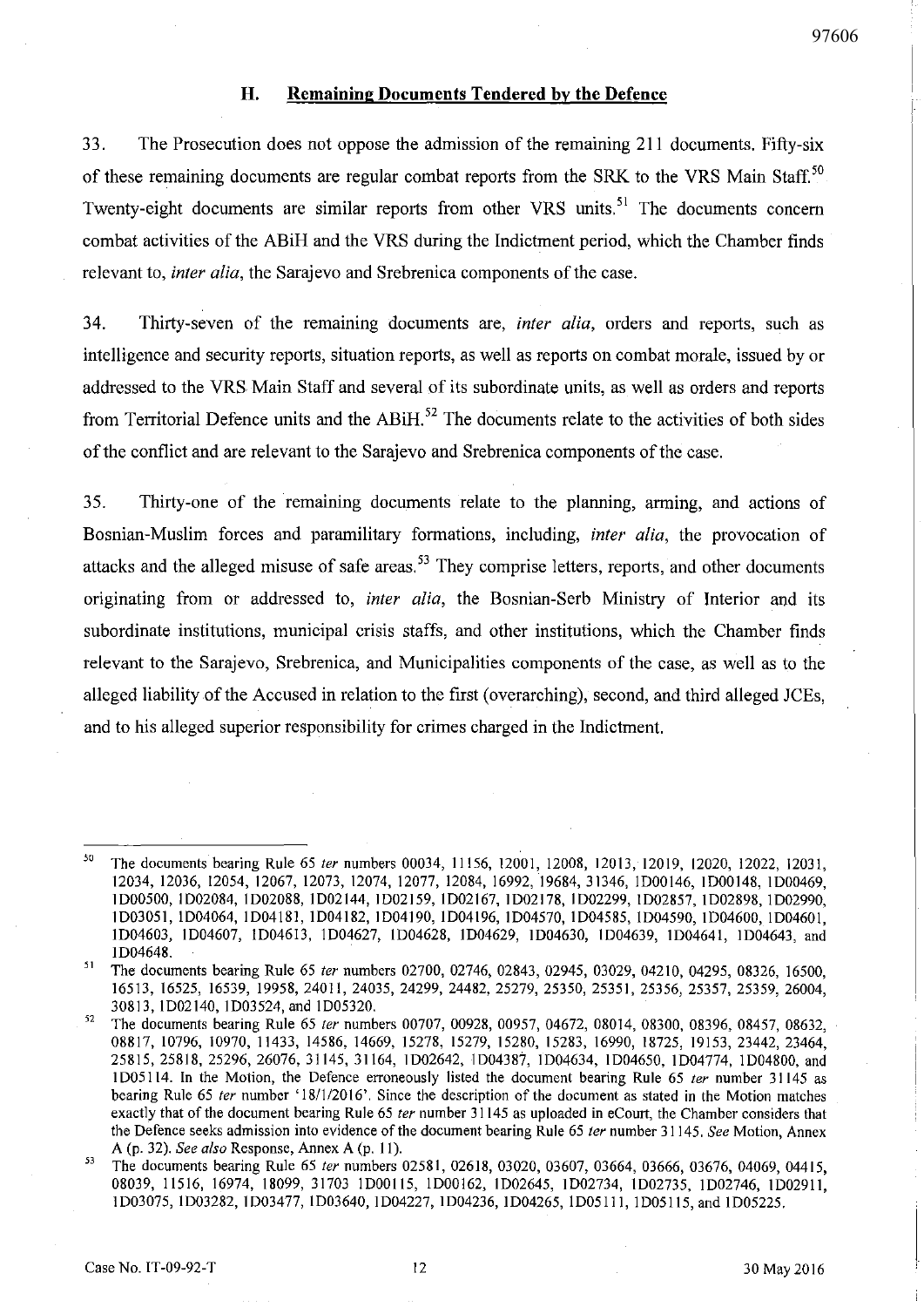36. The Defence has also tendered radio reports and news articles from local and international agencies.<sup>54</sup> The Chamber is satisfied that these 14 documents are relevant to the case, as they relate to the alleged actions of the ABiH in hampering peace, including perceived threats to law and order and the alleged staging incidents to lay false blame on the Bosnian-Serb side between May 1992 and August 1995. The documents indicate the dates of the articles and the names of the online newspapers that published them or the radio station that broadcast them.

37. Thirty-two documents, which comprise, *inter alia,* letters, meeting minutes, cables, and other communications between the Bosnian-Serb Republic, the VRS, UNPROFOR, and other international and/or humanitarian organisations, relate to expressions of co-operation by the Bosnian-Serbs to resolve issues peacefully and abide by international humanitarian law, alleged violations of ceasefire agreements by of the ABiH, and alleged bias of the international community against the Bosnian-Serbs within the Indictment period.<sup>55</sup> The Chamber considers the foregoing documents relevant to the Sarajevo and Srebrenica components of the case, as well as the liability of the Accused in relation to the second and third alleged JCEs and to his alleged superior responsibility for crimes charged in the Indictment.

38. In relation to the final 13 documents, the Prosecution does not oppose admission on the condition that 17 additional documents are admitted for context.<sup>56</sup> As such, it provides no specific objections *per se.* The Chamber has reviewed the documents bearing Rule 65 *ter* numbers 00468, 09055, 12090, 12100, 19753,27929, ID02135, ID02998, ID03827, ID04173, ID04602, ID04647, and 1 D04670, which include reports relating to the combat activities and sniping incident in and around Sarajevo, and finds that these documents are relevant to the Sarajevo component of the case.

39. All of the aforementioned documents bear indicia of authenticity and reliability, such as stamps, signatures, official letterheads or coversheets, and information on the authors and recipients, or otherwise resemble similar documents in evidence. In light of the foregoing, the Chamber finds that these 211 documents are relevant and have probative value for the purpose of

<sup>54</sup> The documents bearing Rule 65 *ter* numbers 03031, 03060, 1D00568, 1D02586, 1D02587, 1D02728, 1D02816, 1D02846, 1D02848, ID02852, 1D03235, 1D03236, 1D03509, and 1D04355. The Chamber further notes that in comparison to other documents from the Serbian Press Agency, the document bearing Rule 65 *ler* number 1002816, dated 15 September 1992, is of a different format and does not contain, for example, and official stamp or letterheads. While the burden is on the Defence to show that a document is *prima facie* reliable for the purpose of admission, which may be done by reference to corroborative evidence, which the Defence has failed to do, the Chamber notes that Witness Abdel Razek provided evidence on a meeting with General Galic in Lukavica on the alleged misuse ofUNPROFOR facilities within the relevant timeframe. Exceptionally, the Chamber thus finds that this document satisfies the admissibility criteria required by Rule 89 (C) of the Rules.

<sup>55</sup> The documents bearing Rule 65 *ler* numbers 00022, 00372, 03294, 03386, 03699, 06326, 07241, 11064, 11155, 11384, 16191, 19702,31349, 1D02955, 1D02957, 1D02961, 1D02962, 1D03048, ID03049, 1003053, ID03249, 1D03255, 1D03420, 1D03424, 1D03729, 1D03746, 1D03815, 1D03826, 1D03828, ID04073, 1D04158, and 1D04656.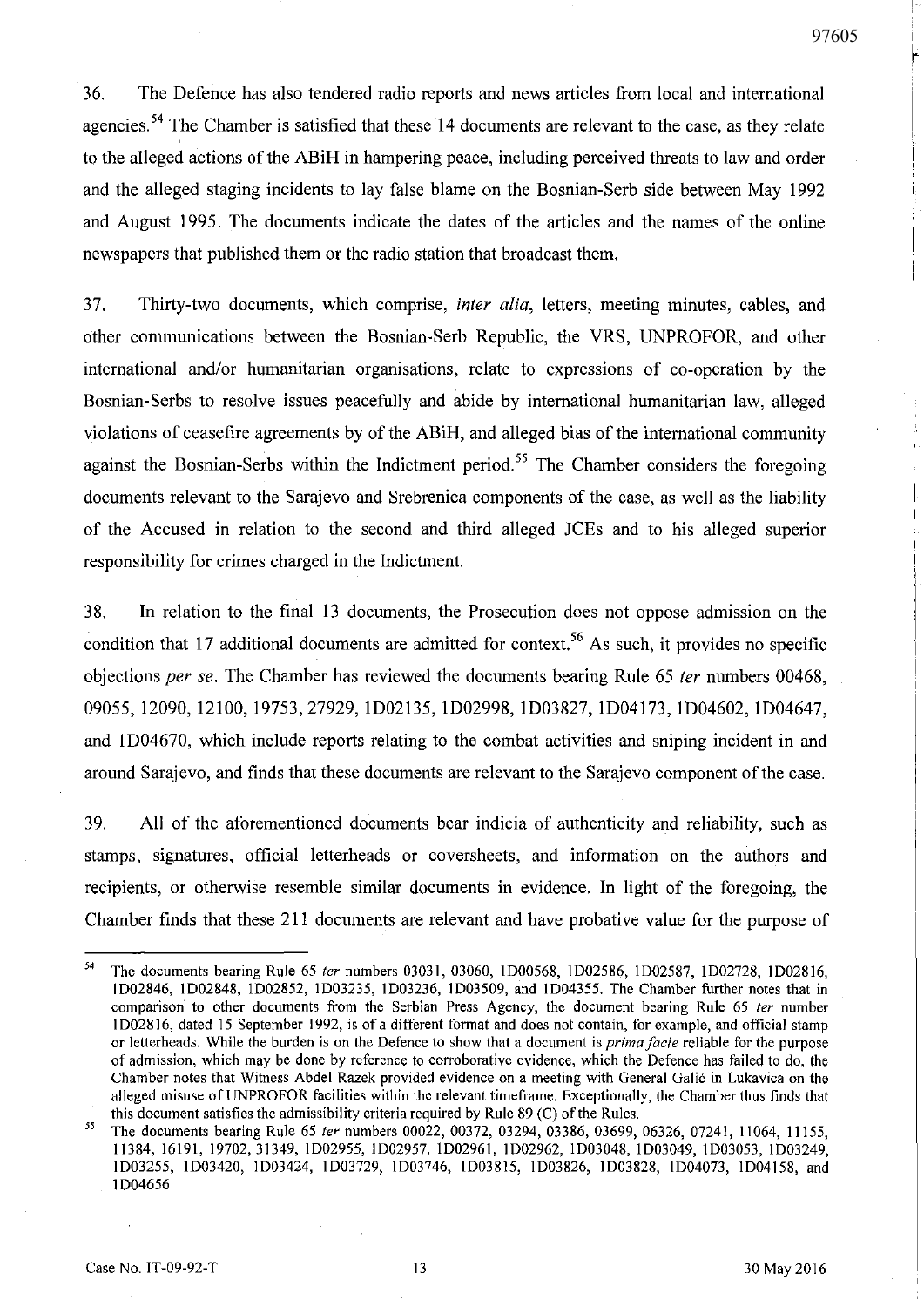admission into evidence pursuant to Rule 89 (C) of the Rules. It is further satisfied that the Defence has set out with sufficient clarity and specificity how the documents would fit into its case. The Chamber will therefore admit these documents into evidence.

40. The Chamber notes, however, that the documents bearing Rule 65 fer numbers 00957, 08300,08632, and 23464 are governed by Rule 54 *bis* of the Rules. As such, it will admit these four documents provisionally under seal, pending a request from Serbia to keep these documents confidential. The Chamber further notes that the document bearing Rule 65 *ter* number 1D03424 is governed by Rule 70 of the Rules, and as such, will admit this document under seal.  $57$ 

#### **I. Contextual Documents**

41. Since the Prosecution has not made submissions as to why it should be allowed to tender contextual documents at this stage of the proceedings, as opposed to during the rebuttal stage, the Chamber will deny the admission of the contextual documents bearing Rule 65 *ter* numbers 10505, 33655, 33656, 33657, 33658, 33659, 33660, 33661, 33662, 33663, 33664, 33667, 33669; 3367~ 33671, 33672, and 33673 without prejudice.

## **v. DISPOSITION**

42. For the foregoing reasons, pursuant to Rules 54 *bis,* 70, and 89 (C) of the Rules, the Chamber

**GRANTS** leave to file the Sur-Reply;

**GRANTS** the Motion **IN** PART;

**ADMITS** into evidence the documents bearing Rule 65 fer numbers 00022, 00034, 00372, 00468, 00707,01363,00928,02581,02618,02700,02746,02843, 02945, 03020, 03029, 03031, 03060, 03294,03386,03607,03664,03666,03676,03699, 04069, 04210, 04295, 04415, 04672, 06326, 07241,08014,08039,08326,08396,08457,08817,09055, 10796, 10970, 11064, 11155, 11156, 11384, 11433, 11516, 12001, 12008, 12013, 12019, 12020, 12022, 12031, 12034, 12036, 12054, 12067, 12073, 12074, 12077, 12084, 12090, 12100, 14586, 14669, 15278, 15279, 15280, 15283, 16191, 16500, 16513, 16525, 16539, 16550, 16974, 16990, 16992, 18099, 18725, 19153, 19684, 19702, 19753, 19958, 23442, 24011, 24035, 24299, 24482, 24678, 25279, 25350, 25351, 25356, 25357, 25359, 25815, 25818, 25296, 26004, 26076, 27929, 30813, 31145, 31164, 31346, 31349,

56 Response, para. 6. *See also* Response, Annex A (pp. 1, 5-7, 9, 11-12, 14-15, 22, 27, 32).<br>
Response, Annex A (pp. 15-17, 31)

Response, Annex A (pp. 15-17, 31).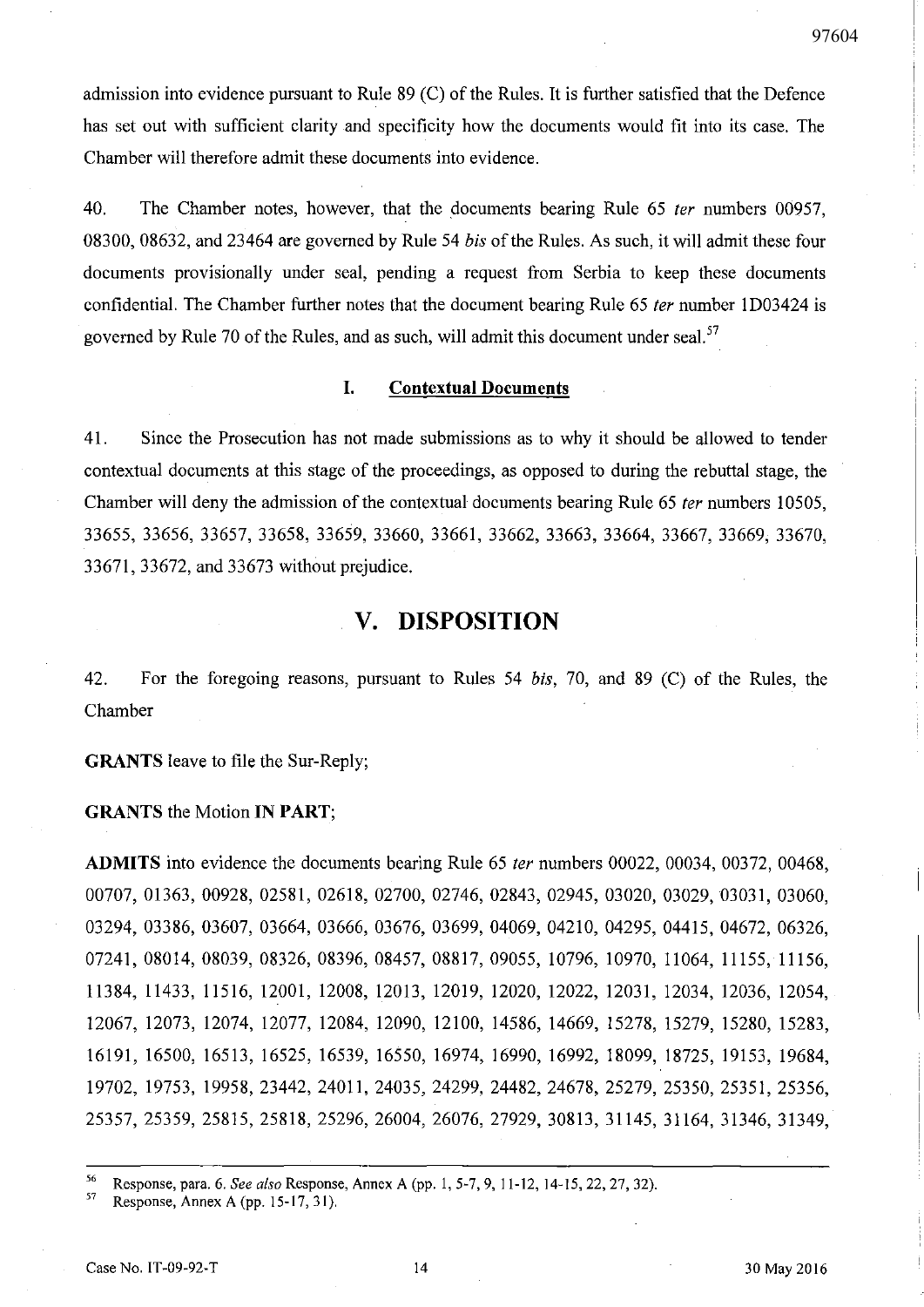31703, 1D00115, 1D00146, 1D00148, 1D00162, 1D00469, 1D00500, 1D00501, 1D00568, 1D02005, 1D02084, 1D02088, 1D02135, 1D02140, 1D02144, 1D02159, 1D02167, 1D02178, 1D02299, 1D02586, 1D02587, 1D02642, 1D02645, 1D02728, 1D02734, 1D02735, 1D02746, 1D02816, 1D02846, 1D02848, 1D02852, 1D02857, 1D02898, 1D02911, 1D02955, 1D02957, 1D02961, 1D02962, 1D02990, 1D02998, 1D03048, 1D03049, 1D03051, 1D03053, 1D03075, 1D03126, 1l)03235, 1D03236, 1D03249, 1D03255, 1D03282, 1D03420, 1D03423, 1D03477, 1D03509, 1D03524, 1D03640, 1D03729, 1D03746, 1D03815, 1D03826, 1D03827, 1D03828, 1D03959, 1D04064, 1D04073, 1D04158, 1D04173, 1D04181, 1D04182, 1D04190, 1D04196, 1D04227, 1D04236, 1D04265, 1D04355, 1D04387, 1D04570, 1D04585, 1D04590, 1D04600, 1D04601, 1D04602, 1D04603, 1D04607, 1D04613, 1D04627, 1D04628, 1D04629, 1D04630, 1D04634, 1D04639, 1D04641, 1D04643, 1D04647, 1D04648, 1D04650, 1D04656, 1D04670, 1D04774, 1D04800, 1D05111, 1D05114, 1D05115, 1D05225, 1D05320, and 1D07011;

**ADMITS** into evidence, **PROVISIONALLY UNDER SEAL,** the documents bearing Rule 65 fer numbers 08632, 23464, 08300, and 00957;

**INSTRUCTS** the Registry to change the status of the documents bearing Rule 65 *ter* numbers 08632, 23464, 08300, and 00957 to public, 45 days after the filing date of this decision unless the . Republic of Serbia files a request for keeping these documents confidential before such time;

**INSTRUCTS** the Prosecution to inform the Republic of Serbia of the admission of the documents bearing Rule 65 fer numbers 08632, 23464, 08300, and 00957 and of the Camber's instructions to the Registry with regard to these documents;

**ADMITS** into evidence, **UNDER SEAL,** the document bearing Rule 65 fer number 1D03424;

**DENIES** admission into evidence of the documents bearing Rule 65 fer numbers 10505, 33655, 33656, 33657, 33658, 33659, 33660, 33661, 33662, 33663, 33664, 33667, 33669, 33670, 33671, 33672,33673, 1D00158, 1D00967, 1D02541, 1D02597, 1D02958, 1D02644, 1D03284, 1D03471, and 1D03504 without prejudice;

**DENIES** admission into evidence of the document bearing Rule 65 *ter* numbers 1D00460, 1D04682, and 1D07014;

**DECLARES MOOT** the tendering of the documents bearing Rule 65 *ter* numbers 1D03964 and 1D03975; and